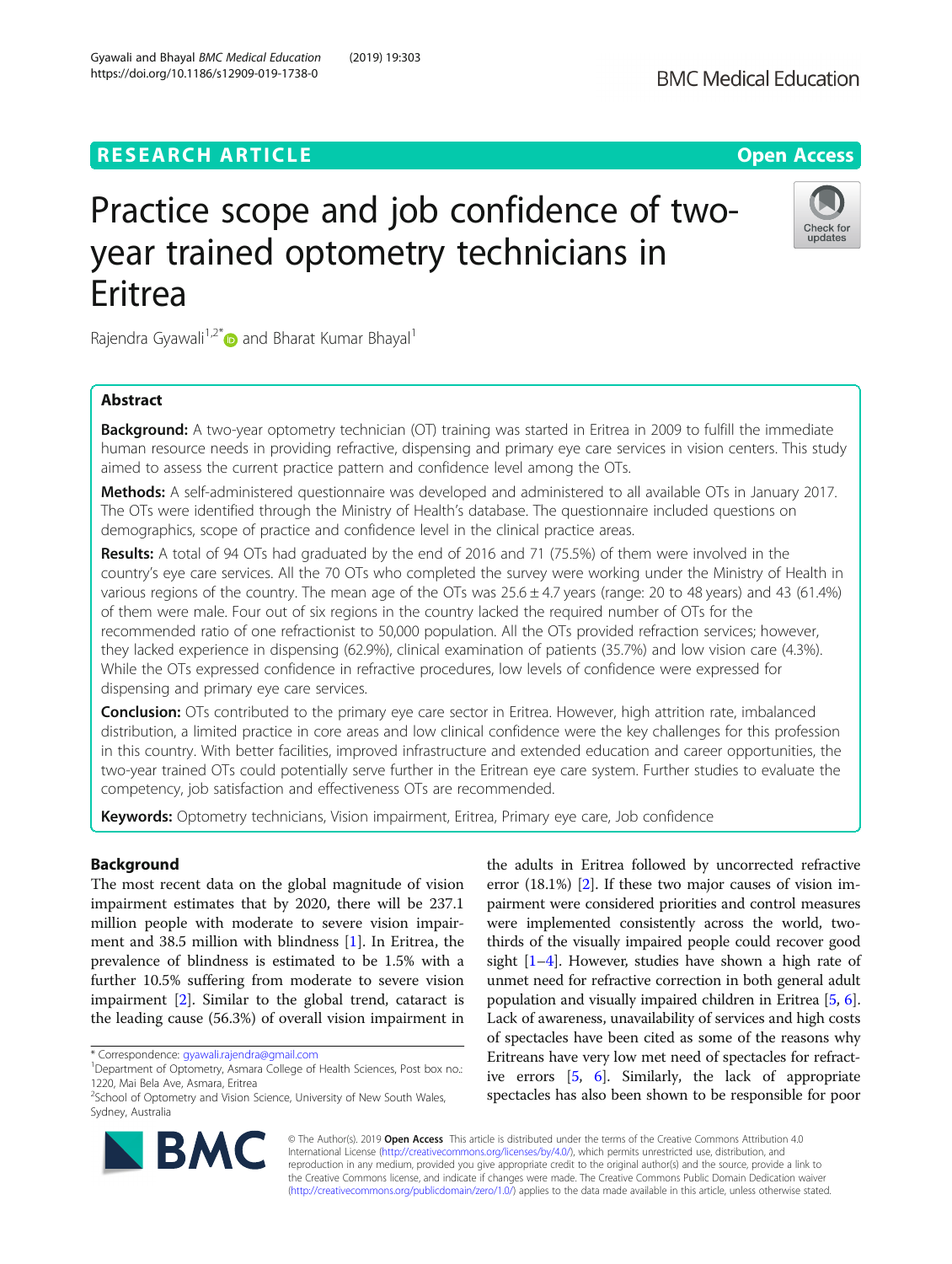visual outcome after cataract surgery in Eritrea [[2\]](#page-7-0). Identifying the need for refractive services, a training course to produce mid-level ophthalmic professionals, named optometry technicians (OTs), was developed in 2009 [\[7\]](#page-7-0).

The Diploma in Optometric Technician program was started in 2009 at Asmara College of Health Sciences with the support of Brien Holden Vision Institute and the Ministry of Health, Eritrea (MoH). These OTs are expected to provide category II services (Visual Function Services) based on the World Council of Optometry's Global Competency-Based Model of Scope of Practice in Optometry [\[8](#page-7-0)]. The training and job scope of these OTs included refractive care, dispensing services, primary eye care including identification and referral for common ocular conditions, primary low vision rehabilitation services and community eye care [\[7](#page-7-0)]. Individuals who have completed high school education (grade 12) with physics, biology and mathematics as the core subjects can enroll in the program. Students are selected from a national pool of applicants based on their high school grades.

These students take two semesters of basic, biomedical and social science courses of total 33 credit hours (44.6% of total 74 credit hours) in the first year and then 40 credit hours (55.4% of total 74 credit hours) of professional courses in year two (Table 1) [[8\]](#page-7-0). During the two-year course, students are exposed to didactic, practical and clinical activities to provide them with the necessary theoretical knowledge and practical skills to practice in hospitals and other eye care facilities. The clinical components are offered under the supervision of the College's faculty, in affiliation with secondary level eye care centers and the national referral eye hospital in Asmara. After a satisfactory performance in these semesters (with a cumulative grade point average of  $> 2.0$ ), students graduate the diploma course and join MoH for mandatory national service.

This survey was conducted to assess the current practice pattern, confidence level and perceived need for further training of OTs. The results from this survey are expected to assist in designing targeted continuing education programs in future and help inform a debate on the effectiveness of the training program.

#### Methodology

A cross-sectional survey of all the OTs available in the country was conducted in January 2017. Ethical approval for the study was obtained from the Ethics Committee of Asmara College of Health Sciences. The college registrar's database was used to obtain the details of enrolled students and the graduate OTs. Information on the OTs' current official postings was obtained from the human resource department at MoH. Informed consent was obtained from all the participants before they proceeded to complete the printed questionnaire. The identified OTs were contacted in person or through a telephone call and invited to participate in the study. The majority of the participating OTs completed the survey before an informal cultural event at the college and for others, the printed questionnaire along with a cover letter was sent to their health facilities. The questionnaire was developed in selfadministered format and in the English language.

The survey investigated the demographic details including the region of origin and current practice. There are 6 regions (called the Zobas) which are the primary geographical and administrative divisions in the country. The other information sought in the survey included educational background; current work details including refractive services, job confidence and the perceived need for further training. The job confidence questionnaire was adapted from a previously validated questionnaire used in the evaluation of a similar workforce in India [\[9](#page-7-0)]. Based on their training areas and job description, several items in this questionnaire were added, such as vision center management, spectacle dispensing and vision screening skills. Overall, 22 job skills across 5 practice domains viz. refraction, clinical examination and diagnosis, primary eye care and management, dispensing services and community service and management were included. The participants were asked to rate their confidence level for each skill.

The data were managed and analyzed using the SPSS version 20 software. For job confidence, each skill confidence was measured in a scale of 0 (no confidence) to 3 (fully confident). For the purpose of analysis, responses 0 and 1 were considered 'not confident', while 2 and 3

**Table 1** Professional courses offered in third and fourth semesters (total credit hours =  $74$ )<sup>a</sup>

| Third semester Courses          | Credit hours | Fourth semester courses               | Credit hours |
|---------------------------------|--------------|---------------------------------------|--------------|
| Ophthalmic Optics I             | 4            | Ophthalmic Optics II                  |              |
| Physical and Geometrical Optics | 4            | Introduction to low vision            |              |
| Dispensing Optics I             |              | Dispensing Optics II                  | 4            |
| Ocular Anatomy and Physiology   |              | Basic Ocular Disease                  |              |
| Physiological Optics            |              | Public Health and Community Optometry |              |
| Clinical Optometry Procedure    | 4            | Clinical Hospital Practice            | эp           |
|                                 |              |                                       |              |

<sup>a</sup>One introduction to optometry course (3 credit hours) is also offered in second semester

<sup>b</sup>3 clinical credit hours is equivalent to 12 h per week of hospital placement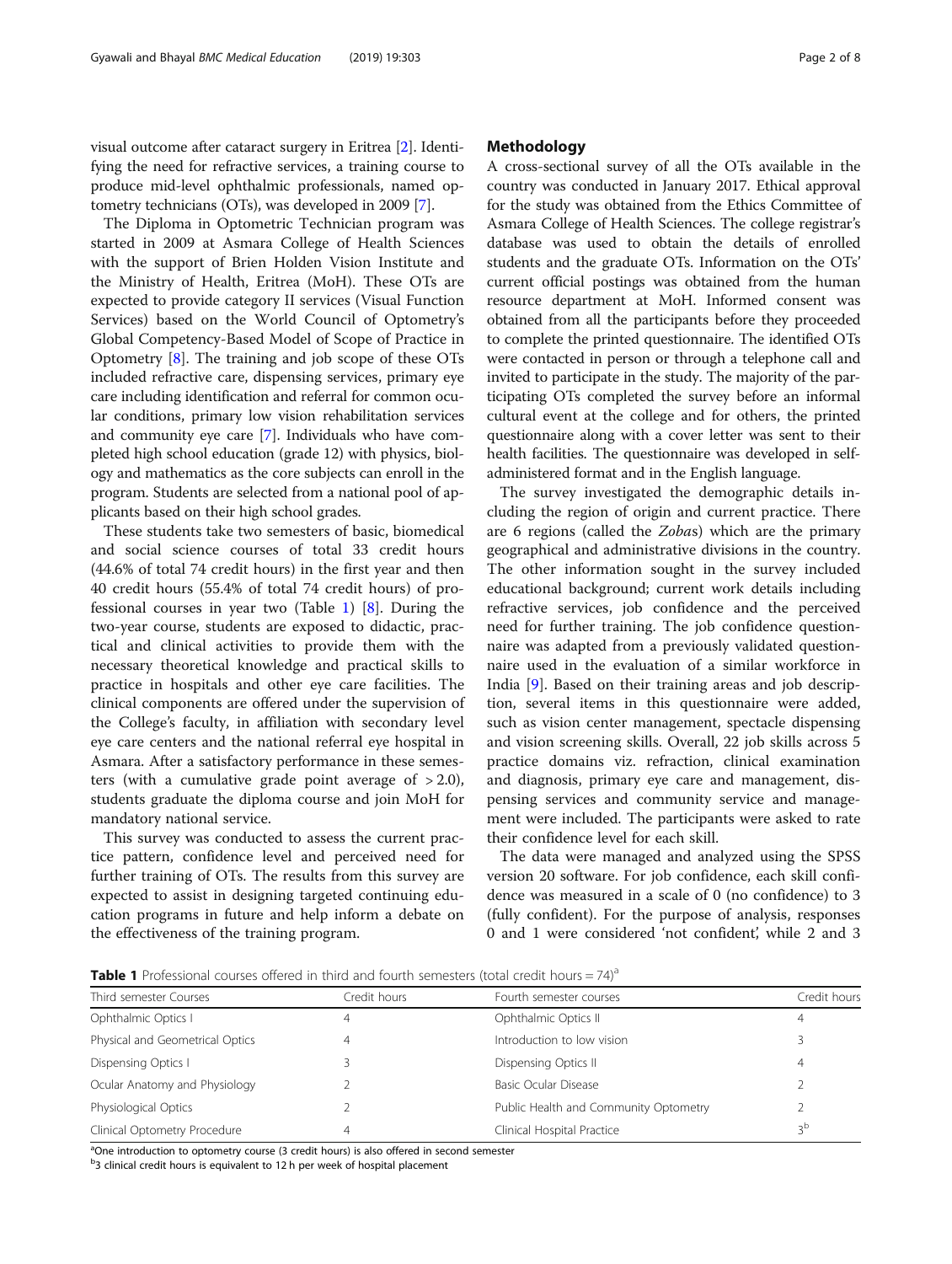were considered 'confident'. We also calculated the mean confidence score of the participants for each skill. The confidence scores for each of the five domains were calculated as the percentage score of total domain score. As the maximum possible score in each skill item was 3, the total domain score was equal to the number of skills assessed in the domain multiplied by 3. Overall confidence score was calculated as the percentage score out of the total of all five domains. A multivariate logistic regression analysis was performed to examine the relationship between participants' characteristics (age, sex, duration of the active job and practice Zoba) and their confidence in performing skills. In addition, Pearson's correlation coefficient was used to assess the relationship between the domain confidence scores and age and duration of the active job. A  $p$ -value of less than 0.05 was considered statistically significant.

#### Results

Since the beginning of the program in 2009, a total of 120 students enrolled and 94 (78.3%) completed the course by January 2017. Additional two students were expected to complete by the end of 2017. Out of these 94 graduates, 66 (70.2%) were male and 58 (61.7%) were from Zoba Maekel. At the time of the survey, 71 (75.5% of the graduate OTs) were involved in eye health services area in Eritrea; all except one were working under MoH. The following data represents the responses from the 70 governmentemployed OTs who agreed to participate and completed the survey.

The mean age of these OTs was  $25.61 \pm 4.7$  years (range: 20–48 years) and 43 (61.4%) were male. More than two-thirds of them were from Zoba Maekel (48, 68.6%). The average duration of active optometry practice was  $29.90 \pm 22.2$  months (range: 2–66 months). Table 2 presents the OTs' current location (Zoba) of practice and a comparison with the World Health Organization recommended level of 1 refractionist per 50,000 population [[10](#page-7-0)].

The practice pattern of the OTs is shown in Table [3](#page-3-0). While 12 OTs (17.6%) were working at the national referral eye hospital in Asmara, others were involved in regional hospitals and vision centers across the country. There were 5 regional hospitals with cataract surgical services (led by an ophthalmologist or a non-ophthalmologist cataract surgeon) and 11 functional vision centers providing primary eyecare (led by an OT or ophthalmic officer). The OTs reported being routinely involved in refraction (100%), dispensing (62.9%); clinical examination of patients (ocular health examination) (35.7%); and diagnostic services including visual field examination (22.9%) among other areas. In their routine practice, 27 OTs (38.6%) also reported prescribing medications for ocular conditions such as conjunctivitis. The OTs reported working an average of  $34.1 \pm 8.8$  h per week (range: 12 to 48 h) examining an average of 15 patients (range: 4–50) per day. Out of the total patients examined per day, one quarter (25.5%) were reported to be children and nearly half (47.14%) female. Out of all OTs, 63 (90%) performed both objective and subjective refraction before prescribing spectacle. Majority of them reported relying on auto-refractor (90%) and never performing cycloplegic refraction (57.1%) even when indicated. More than three quarters (76%) of the OTs reported encountering complex (high or irregular errors) refractive cases on a regular basis. Presbyopia was the commonest condition encountered (60.0% of the OTs) followed by myopia (15.7% of the OTs).

The OTs expressed poor confidence in one or more skills in each job domains (Table [4](#page-3-0)). In refraction domain, the main lack of confidence was reported in refracting children and low vision skills. Over half of the OTs lacked confidence in any dispensing skills including dispensing of simple single-vision spectacles. They were also not confident in using instruments like slit lamps, ophthalmoscope, tonometer and detecting anterior or posterior segment disorders. Majority of them expressed a lack of confidence in managing ocular emergencies, although they were confident in providing a referral in

**Table 2** Region (Zoba) wise distribution of  $OT_c$  (n  $= 70$ )

| <b>Rable 2</b> Region (2000) West distribution of O is $(n - 70)$ |                  |                             |                |                                                        |  |  |  |
|-------------------------------------------------------------------|------------------|-----------------------------|----------------|--------------------------------------------------------|--|--|--|
| Current practice Zoba                                             | Number of OT (%) | Population (%) <sup>a</sup> | OT: population | Number of OTs required for the population <sup>c</sup> |  |  |  |
| Maekel                                                            | 27(38.5)         | 675,700 (19)                | 1:25025        | 14                                                     |  |  |  |
| Debub                                                             | 13 (18.6)        | 952,100 (27)                | 1:73239        | 19                                                     |  |  |  |
| Gash Barka                                                        | 9(12.9)          | 708,800 (20)                | 1:78756        | 14                                                     |  |  |  |
| North Red Sea                                                     | 7(10.0)          | 653,300 (16)                | 1:93329        | 13                                                     |  |  |  |
| South Red Sea                                                     | 5(7.1)           | 83,500 (2)                  | 1:16700        |                                                        |  |  |  |
| Anseba                                                            | 9(12.9)          | 549,000 (16)                | 1:61000        | 11                                                     |  |  |  |
| Total                                                             | 70 (100.0)       | 3,622,400 (100)             | 1:51749        | 73                                                     |  |  |  |

OT Optometry technician

<sup>a</sup>2005 estimate

**bBased on WHO recommended ratio of 1 refractionist to 50,000 population**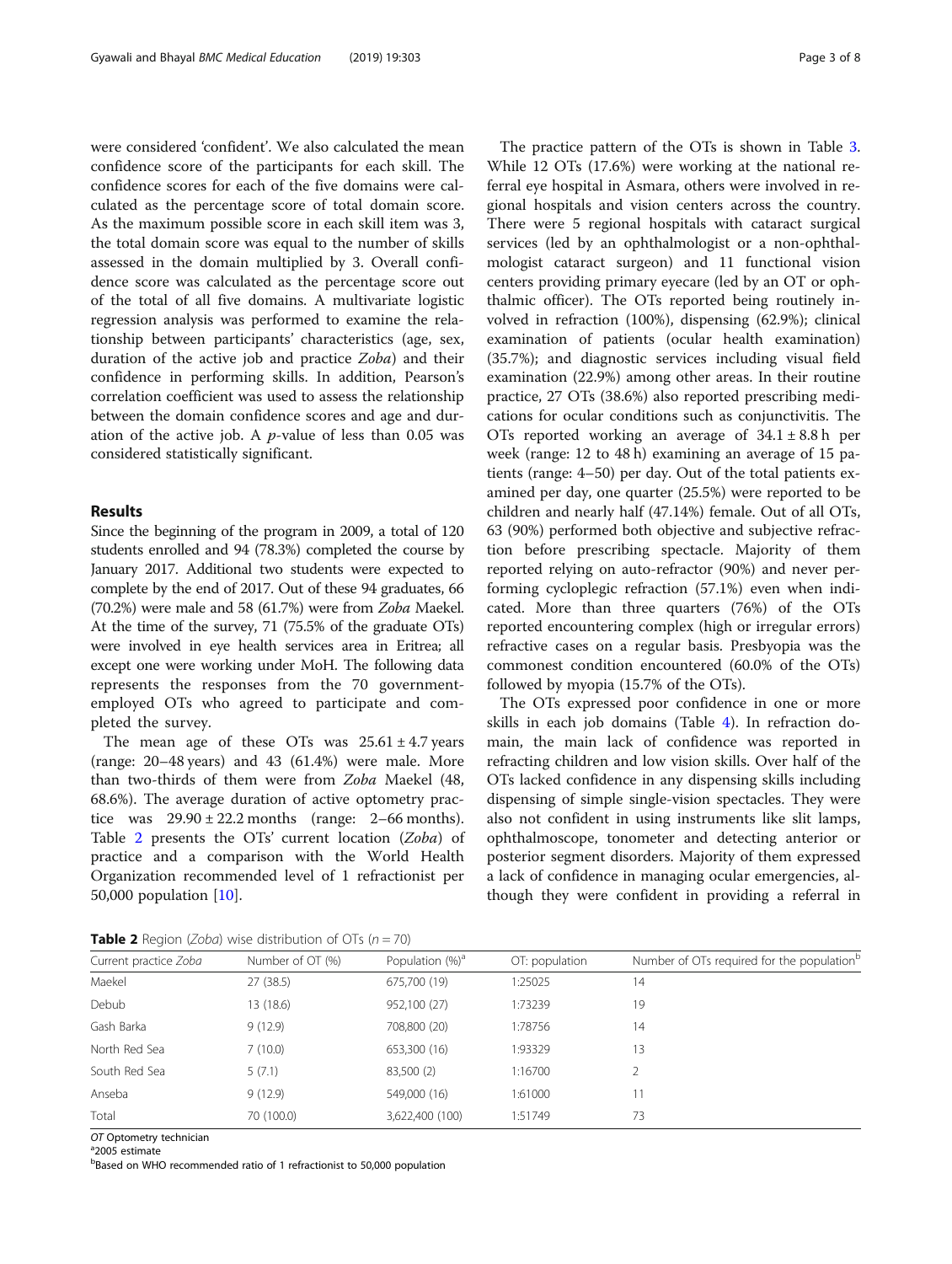## <span id="page-3-0"></span>**Table 3** Current practice pattern  $(n = 70)$

| Details of practice                     |                                                           | Number of Optometry Technicians (%) |
|-----------------------------------------|-----------------------------------------------------------|-------------------------------------|
| Type of health institute                | National Referral Hospital                                | 12(17.1)                            |
|                                         | Regional (Zoba) Hospitals                                 | 20(28.6)                            |
|                                         | Vision Centre                                             | 38 (54.3)                           |
| Involvement in specific practice area   | Refraction                                                | 70 (100)                            |
|                                         | Dispensing                                                | 44 (62.9)                           |
|                                         | Clinical examination of patients                          | 25(35.7)                            |
|                                         | Diagnostic examination                                    | 16 (22.9)                           |
|                                         | Low vision                                                | 3(4.3)                              |
|                                         | Binocular vision/orthoptics evaluation/management         | 8(11.4)                             |
|                                         | Other areas (operation theatre assistance, minor surgery) | 5(7.10)                             |
|                                         | Community outreach programs                               | 8(11.4)                             |
|                                         | Prescribing medicines for eye diseases                    | 27 (38.6)                           |
| Specific details in refraction practice | Performs objective refraction in all possible cases       | 64 (91.4)                           |
|                                         | Uses only autorefractor for objective refraction          | 63 (90.0)                           |
|                                         |                                                           |                                     |

Routinely prescribes glasses without subjective verification 7 (10.0) Performs cycloplegic refraction in indicated cases 15 (21.4)

## **Table 4** Job confidence of the OTs  $(n = 70)$

| Job domain                         | Job skills                                                  | Number of<br>confident OTs (%) | Confidence score<br>(out of $3) \pm SD$ | Mean domain<br>percentage score $\pm$ SD |
|------------------------------------|-------------------------------------------------------------|--------------------------------|-----------------------------------------|------------------------------------------|
| Refraction                         | Visual Acuity Assessment                                    | 69 (98.6)                      | $2.9 \pm 0.3$                           | $60.7 \pm 12.0$                          |
|                                    | Retinoscopy                                                 | 46 (65.7)                      | $1.8 \pm 0.9$                           |                                          |
|                                    | Subjective Refraction                                       | 65 (92.9)                      | $2.8 \pm 0.6$                           |                                          |
|                                    | Refraction in Children                                      | 15(21.4)                       | $1.0 \pm 0.9$                           |                                          |
|                                    | Low vision                                                  | 12(17.1)                       | $0.7 \pm 0.9$                           |                                          |
| Clinical Examination and Diagnosis | <b>History Taking</b>                                       | 57 (81.4)                      | $2.5 \pm 0.9$                           | $43.1 \pm 19.3$                          |
|                                    | Slit lamp Examination                                       | 23 (32.9)                      | $1.1 \pm 1.0$                           |                                          |
|                                    | Ophthalmoscopy                                              | 33 (47.1)                      | $1.5 \pm 0.9$                           |                                          |
|                                    | Detection of Anterior Segment Anomaly                       | 22(31.4)                       | $1.2 \pm 0.9$                           |                                          |
|                                    | Detection of Posterior Segment Anomaly                      | 12(17.1)                       | $0.7 \pm 0.8$                           |                                          |
|                                    | Making a correct diagnosis                                  | 27(38.6)                       | $1.2 \pm 0.9$                           |                                          |
|                                    | Tonometry                                                   | 19(27.1)                       | $1.0 \pm 0.9$                           |                                          |
| Primary Eye Care and Management    | Providing Primary management<br>of common ocular conditions | 27(38.6)                       | $1.3 \pm 0.9$                           | $41.6 \pm 17.9$                          |
|                                    | Providing appropriate referral                              | 39 (55.7)                      | $1.8 \pm 1.0$                           |                                          |
|                                    | Management of ocular emergency                              | 10(14.3)                       | $0.7 \pm 0.8$                           |                                          |
| <b>Dispensing Services</b>         | Simple single vision spectacles                             | 30 (42.9)                      | $1.3 \pm 1.1$                           | $39.8 \pm 29.3$                          |
|                                    | Complex (high power) single vision<br>spectacles            | 30 (42.9)                      | $1.3 \pm 1.1$                           |                                          |
|                                    | Bifocal spectacles                                          | 27(38.6)                       | $1.2 \pm 1.1$                           |                                          |
|                                    | Progressive addition spectacles                             | 20 (28.6)                      | $0.9 \pm 0.9$                           |                                          |
| Community Service and Management   | Community Eye Health Education                              | 36(51.4)                       | $1.5 \pm 1.1$                           | $43.6 \pm 31.6$                          |
|                                    | Screening services                                          | 30 (42.9)                      | $1.3 \pm 1.0$                           |                                          |
|                                    | Vision Centre Management                                    | 22 (31.4)                      | $1.1 \pm 1.1$                           |                                          |
| Overall Practice                   |                                                             |                                |                                         | $46.4 \pm 14.2$                          |

OT Optometry technician, SD Standard deviation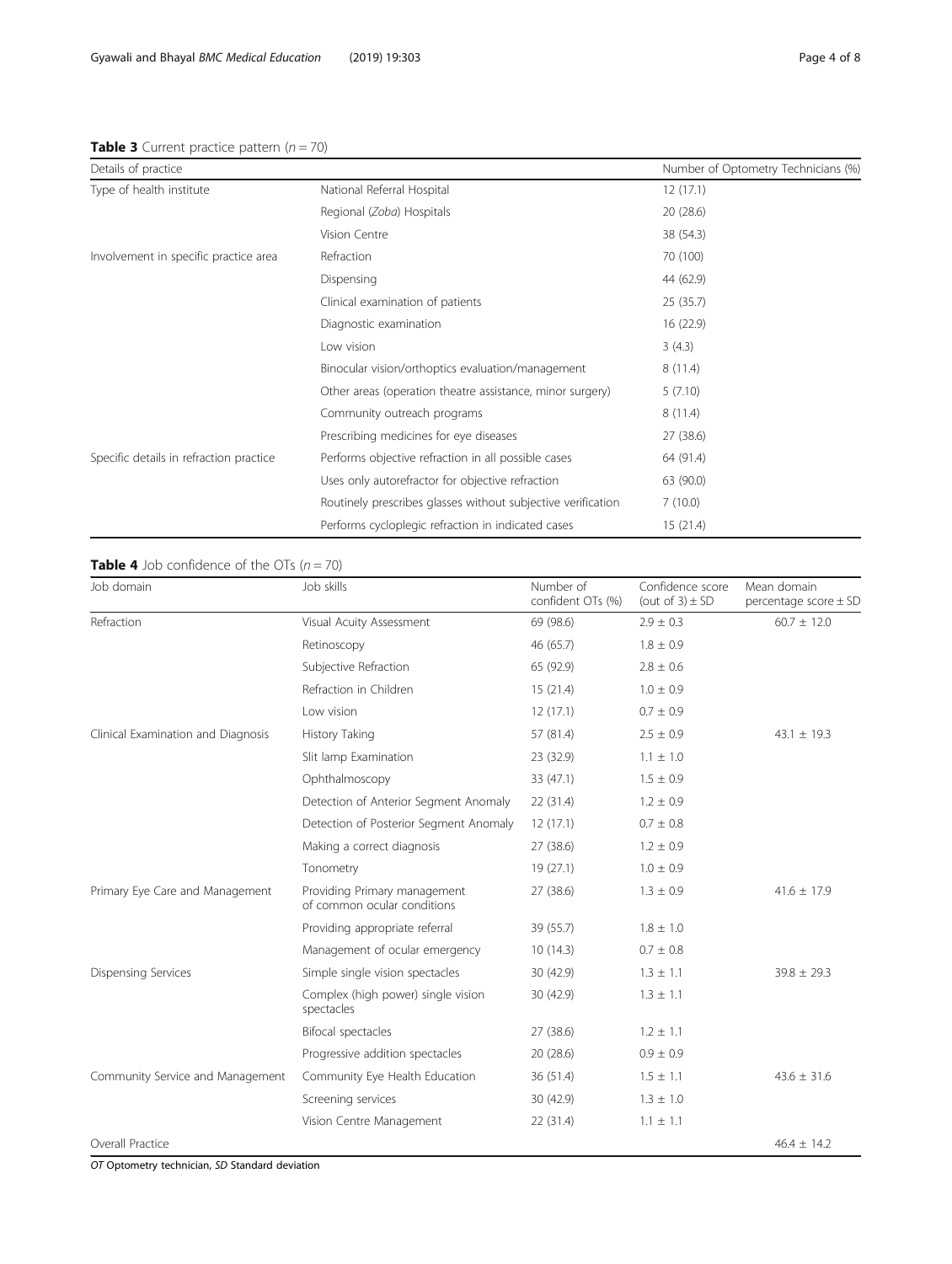appropriate cases. Similarly, over half of the OTs were also not confident in community screening and vision center management skills.

Using binary logistic regression analysis, we examined the relationship between confidence on each job skill and participant characteristics including age, sex, current work Zoba and active job duration. No statistically significant relationships were observed except for the relationship between age of OTs and dispensing skills. The confidence of the OTs in different dispensing skills increased significantly with increasing age (single vision dispensing: odds ratio  $(OR) = 1.4$ , 95% confidence interval  $(CI):1.1$ , 1.9; complex single vision dispending:  $OR = 1.3$ , 95% CI:1.1, 1.7; bifocal dispensing: OR = 1.4, 95% CI:1.1, 1.9; and progressive spectacle dispensing: OR = 1.3, 95% CI: 1.1, 1.7;  $p < 0.05$  for all). There were no other statistically significant associations between the OT characteristics and the domain scores or the overall score. Although male OTs scored higher than females in all domains, the differences were not statistically significant ( $p > 0.05$ , t-test).

All the OTs also expressed a need for 'refreshment training' or a continued education session to revise their skill in most of the job domains. The main areas of interest for the refreshment training included disease diagnosis and management, slit lamp examination, refraction in children, dispensing of bifocals and progressive spectacles. Although none of the OTs reported considering changing their profession in future, all of them wished to be upgraded to a higher degree in optometry.

#### **Discussion**

This study surveyed the optometric technician workforce and their confidence in performing clinical and related tasks using a self-administered questionnaire. The goal of the study was to assess the availability of OTs and their competency, in order to assist formulating a capacity-development response for strengthening national eye care system. The strength of the study is that it produces the first workforce analysis of any type of eye care professional in Eritrea using a universal sample. The results are expected to be useful for the authorities to identify the gaps in human resource management and eye care service provision in the country where avoidable vision loss is a significant public health challenge. However, there are some limitations to the study. The self-reported survey is likely to suffer from certain biases such as response bias where participants either overstate their skills to impress the interviewer or understate their skills to demand further training [\[11](#page-7-0)]. In addition, the survey instrument used was not validated in the Eritrean context. Further exploration of the issues identified in this survey such as high attrition, poor confidence, and job satisfaction in this important eye care cadre is recommended.

The findings show that although all of them are working in the area of refraction, less than two-thirds are involved in dispensing. The main reason for this was lack of functioning dispensing facilities at the practice areas. The MoH with assistance from Brien Holden Vision Institute planned to establish 39 satellite vision centers equipped with dispensing facilities. However, only 13 such vision centers were established across the country by the end of 2016 (unpublished document, planning meeting for the third national plan of action for control of blindness in Eritrea, December 2016). Even in the centers with dispensing facilities, lack of consumables, inefficient management and financial arrangements might have hindered OTs from practicing dispensing services. Similarly, only 3 OTs were involved in low vision services, and this involvement was in an ad hoc low vision clinic at the college. Although the training on low vision is basic, students learn skills to calculate the simple magnification required for near aids such as spectacle magnifiers [[7\]](#page-7-0). A high unmet need for low vision rehabilitative services has been demonstrated in visually impaired children in Eritrea [\[5\]](#page-7-0). Currently, there is no formal low vision service available in Eritrea and the national blindness program needs to work on establishing various levels of low vision rehabilitative services where these trained OTs can be utilized.

Low involvement in disease diagnosis and management can be attributed to the fact that many of the OTs are working in secondary and tertiary centers where the existing ophthalmic officers are involved in patient examination and treatment of eye diseases. The other possible reason is that the training on ocular diseases is very basic and OTs are primarily trained to identify any abnormality and then refer to ophthalmic officers or ophthalmologists [\[7](#page-7-0)]. Some OTs working in rural parts without any ophthalmic officers, however, reported being involved in prescribing medications for the management of ocular infection such as conjunctivitis. It should be noted that the training on the management of the ocular disease is ambiguous and OTs are not trained to treat infection and other conditions except for certain emergencies such as suspected corneal ulcers. The effective use of any medications for the treatment of ocular disease including infections requires a thorough understanding of the disease, the pharmacodynamics and pharmacokinetics of the drug to be used and several other related factors [\[12](#page-7-0)]. In case of ocular infections, for example, the widespread use and inappropriate dosing of antibiotics without an accurate diagnosis, or the identification of therapeutic aims, may lead to toxicity, prolonged therapy, antibiotic resistance, and unintended harm to ocular structure [\[13](#page-7-0), [14](#page-7-0)]. Deploying qualified eye care professionals including ophthalmic officers and optometrists to such remote locations, although challenging, could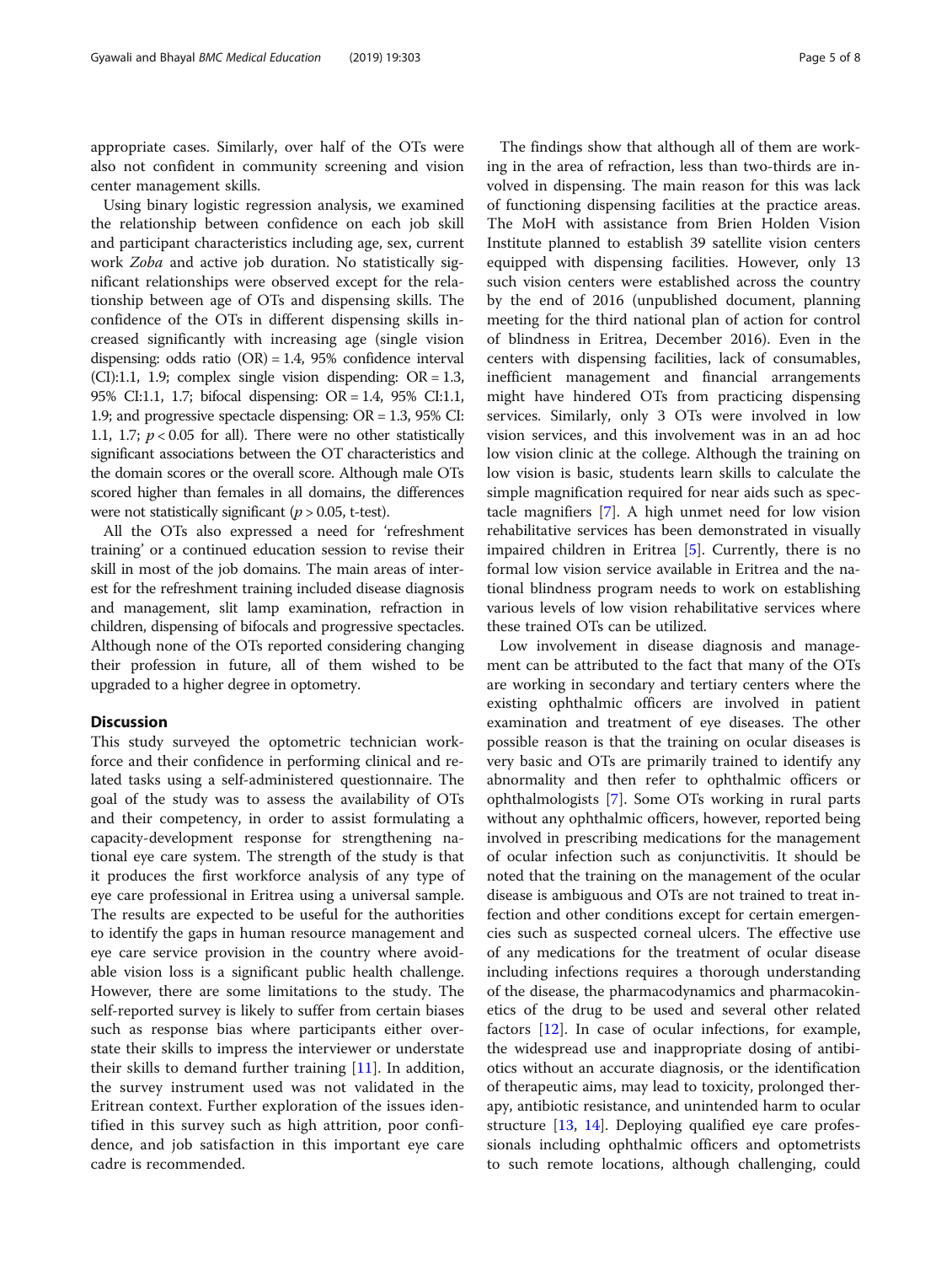address this issue. However, these OTs can play a crucial role in the initial management of ocular emergencies such as ocular injury and corneal ulcer in rural communities [\[15](#page-7-0)]. Similarly, just over 10% of the OTs reported being involved in community outreach and screening programs. In countries like Eritrea where a large proportion of the population lives in remote areas, screening for conditions such as refractive error and cataract can help find cases and allow people to receive service at their own community [\[16\]](#page-7-0). Further, school vision screening programs help in timely identification of conditions such as uncorrected refractive errors and strabismus in children which need to be treated in the early stage to avoid amblyopia and vision impairment [[17](#page-7-0)]. Such outreach programs are very limited in Eritrea and the blindness control program should consider such programs utilizing already existing workforce including the OTs.

The second national strategic plan of action for the control of blindness in Eritrea set a target to produce 50 OTs by 2015. This target was met in the year 2016 with the production of 94 OTs of which 71 were active in the Eritrean eye care system. These numbers suggest that Eritrea has almost achieved the number of refractionists recommended by WHO (1 refractionist for 50,000 population) [[10\]](#page-7-0). Although it was not possible to obtain official details of those who are not working in the eye care sector, informal communication with their associates shows that they have either fled the country or embraced other professions. In many developing countries, especially the low-income African nations, high attrition of skilled health care professional is a significant challenge in eye care systems, and this is associated with underdeveloped health systems in the home country and attraction from developed countries with better economic opportunities [\[18](#page-7-0)–[22\]](#page-7-0). Factors such as better remuneration, ideal working conditions abroad, high-stress levels, increased workload and reduced job satisfaction have been long blamed for an exodus of healthcare workers from developing countries to places where their expectations are met [\[23](#page-7-0)]. Specific to mid-level ophthalmic professionals, inappropriate job skills match and no career structure have been reported as factors for demotivation and attrition, for which strategies such as standardized training and career advancement opportunities have been recommended [\[24](#page-7-0)]. Similarly, confusion about job responsibilities, lack of planning and policies, lack of infrastructure and funding to supplement production have also been identified as contributing factors [\[25\]](#page-7-0). In the Eritrean context, although there might be a political reason for such large migration [[26](#page-7-0)], job satisfaction could also be a significant factor. In poor countries, poor working conditions and low remuneration are often the cause of such low job satisfaction. For example, the basic salary of an OT in 2016 ranged from 600 to 750 Eritrean Nakfa (equivalent to 40 to 50 US Dollars) per month. Recent government efforts to raise the salary scales based on the academic qualification and years of work is a positive development. As we were unable to interview those who had fled the country or embraced other professions, exact reasons for such high attrition cannot be confirmed. While waiting for further studies to identify reasons for this high attrition, the MoH should take actions such as increasing facilities, providing career development opportunities and improved workplace conditions to retain this valuable human resource.

In addition to the cross-border migration, inequitable distribution of health care professional is one of the greatest challenges in the health care system of a developing country [\[27](#page-7-0)]. Many eye care professionals in both developed and developing countries are concentrated in urban areas creating an imbalance in service demand and provision [\[28](#page-7-0), [29\]](#page-7-0). Although many countries have increased their health workforce significantly, this has not addressed the health care need of their rural communities [[30](#page-7-0)–[32\]](#page-7-0). This gross inequitable geographical distribution of eye health workforce is also reflected in our study. While it is expected that the central region of Zoba Maekel (where the capital city Asmara is located) has a higher share of the OTs due to a larger population and the presence of the national referral eye hospital, other Zobas had a disproportionate number of the OTs. The national referral eye hospital alone had over 17% of the OTs and an additional 21% within other vision centers in capital Asmara. Although the number of OTs in Maekel and South Red Sea regions appear sufficient, 21 additional OTs will be required to provide service in the other Zobas to meet the World Health Organization recommendation [[10](#page-7-0)].

In addition to increasing the number of OTs to mitigate this workforce shortage, other strategies are also required to meaningfully address the eye care need of rural communities. As most of the Zobas have limited number of health care facilities (secondary hospitals with eye departments and vision centers) and these are primarily located in urban or semi-urban location, placement of the additional OTs in such facilities is only going help little, or at worst be a challenge for human resource management for a small facility. For example, a vision center located within a community health center in northwest Asmara had 7 OTs. However, because of limited working hours (outpatient department in Eritrea usually run in morning hours only) and facilities (for example examination room, chairs and instruments), only 3 to 4 OTs worked each day, with others taking the day off. Implementing the MoH plan to establish and functionalize 39 vision centers across the country, including those in rural areas, could help in proper placement of these OTs and improve the accessibility to refractive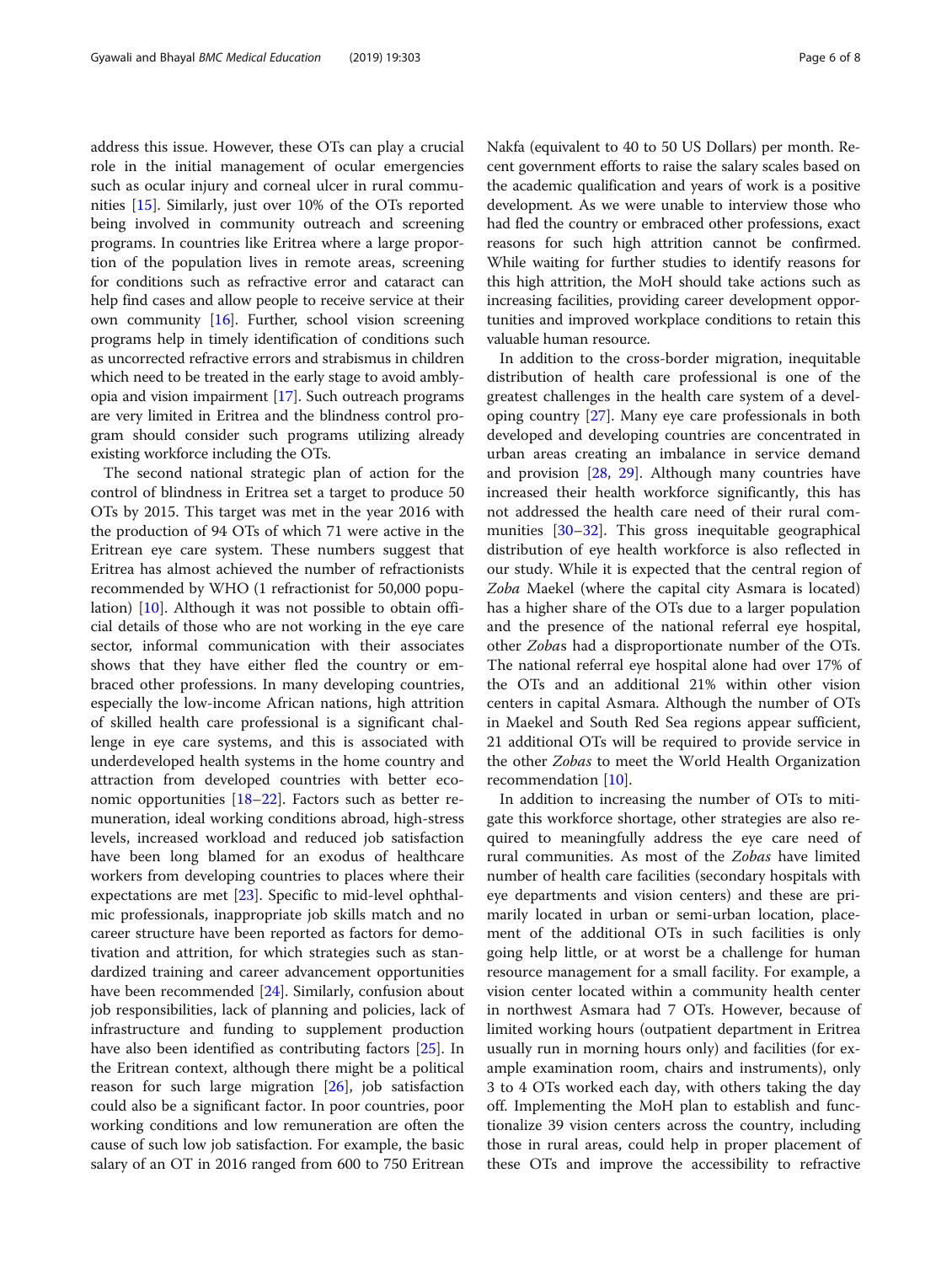services for the rural and remote communities. The other key strategy can be addressing the disparity in access to education [\[30](#page-7-0)], as it has been suggested that optometry graduates from a rural background are more likely to work in rural setup after completing their education than those from urban background  $[33]$  $[33]$  $[33]$ . The economic reasons for more urban orientation, previously shown amongst optometrists [[32,](#page-7-0) [34](#page-7-0)] and other health care professionals [[27](#page-7-0)], also need to be addressed. This may be achieved through additional facilities, incentives, career opportunities and continued education for those in rural areas.

In terms of clinical confidence, OTs expressed low but varied confidence levels across all domains with the lowest confidence in dispensing. They reported low confidence in all the dispensing skills including simple single vision spectacles dispensing. The low confidence in dispensing is particularly concerning not only because of the role they are expected to play in providing dispensing services but also because it is a core skill taught in the program. This low confidence was likely due to the lack of dispensing facilities in many of the health care facilities where these OTs worked. On a positive development, several new vision centers had started providing basic dispensing services towards the end of 2016. This could help improve the practice pattern and confidence level among the OTs. Further, as the OTs also expressed, there needs to be a refreshment training in dispensing to 'brush-up' their skills and the vision centers with dispensing facilities need to start functioning to ensure people's access to the affordable spectacles.

The confidence score in refraction was the highest among all the domains. However, the OTs reported poor confidence in refracting children. The training time and scope for the OTs in pediatric refraction are limited and as the refractive procedure and prescription in children can be daunting and complex than the adults, this lack of confidence is understandable. In informal discussions with the OTs working in regional hospitals and vision centers, they expressed the concern about children with binocular vision disorder and refractive error who need to be referred to Asmara for examination with pediatric optometrist and ophthalmologist. This usually results in a huge financial burden to the family and in many cases, the families cannot afford such a journey and the child's vision impairment remains uncorrected. With the completion of the first batch of five-year trained degree optometrists in 2018 and their placement in these health facilities, such challenges can be expected to be addressed to some extent. However, it may be wise to provide the OTs from rural parts basic training in pediatric refraction and binocular vision to address the immediate need. Many of the OTs also indicated this area as their preferred topic for continued training programs.

Pediatric refraction should be included in the future versions of the curriculum to provide more competency focused training.

Similarly, poor level of confidence was observed in the primary management of common ocular conditions; especially the management of ocular emergencies. As many of these OTs are working with ophthalmic officers who handle the ophthalmic outpatient and emergency department of the health facility, the OTs reported not being involved in evaluation and management of the ocular emergency such as trauma, corneal ulcers and acute painful red eyes. With future expansion and establishment of the vision centers, where these OTs might need to work alone, they need to refresh their skills in first aids of some specific emergency such as corneal ulcers. This also applies for the clinical examination skills such as ophthalmoscopy, slit-lamp biomicroscope and detection of prevalent anterior and posterior segment anomalies (for example trachoma, glaucoma and diabetic retinopathy).

The concept of vision centers in Eritrea envisages an OT as the in-charge of the center and thus management skills such as managing available resources, other staffs and the finances are thought to be important. Although there are only a few vision centers currently being led by OTs, it was interesting to observe that nearly half of the OTs expressed confidence in their abilities to manage a vision center. On the other hand, nearly 60% of the OTs were not confident in providing screening and outreach services in their communities. Lack of exposure to such activities during training and limited outreach services conducted in the country may have been responsible for this low confidence. As mentioned earlier, implementation of outreach programs will not only help in the detection and management of eye conditions but also improve the confidence of the OTs in such activities.

#### Conclusion

Two-year trained optometry technicians are contributing to the eye care sector in Eritrea. However, there is a high rate of attrition rate from the profession and imbalance in their distribution within the country. They have limited practice in the core training areas especially dispensing and primary eye care. Their confidence in specific skills like pediatric refraction, dispensing spectacles, and primary management of ocular emergencies is low. Refreshment training in the core practice areas with poor confidence is a felt and observed need. With better facilities, improved infrastructure and extended education and career opportunity, the two-year trained OTs can potentially contribute further in the eye care system of Eritrea. Further studies to evaluate their clinical competency, job satisfaction and effectiveness in Eritrean eye care system are recommended.